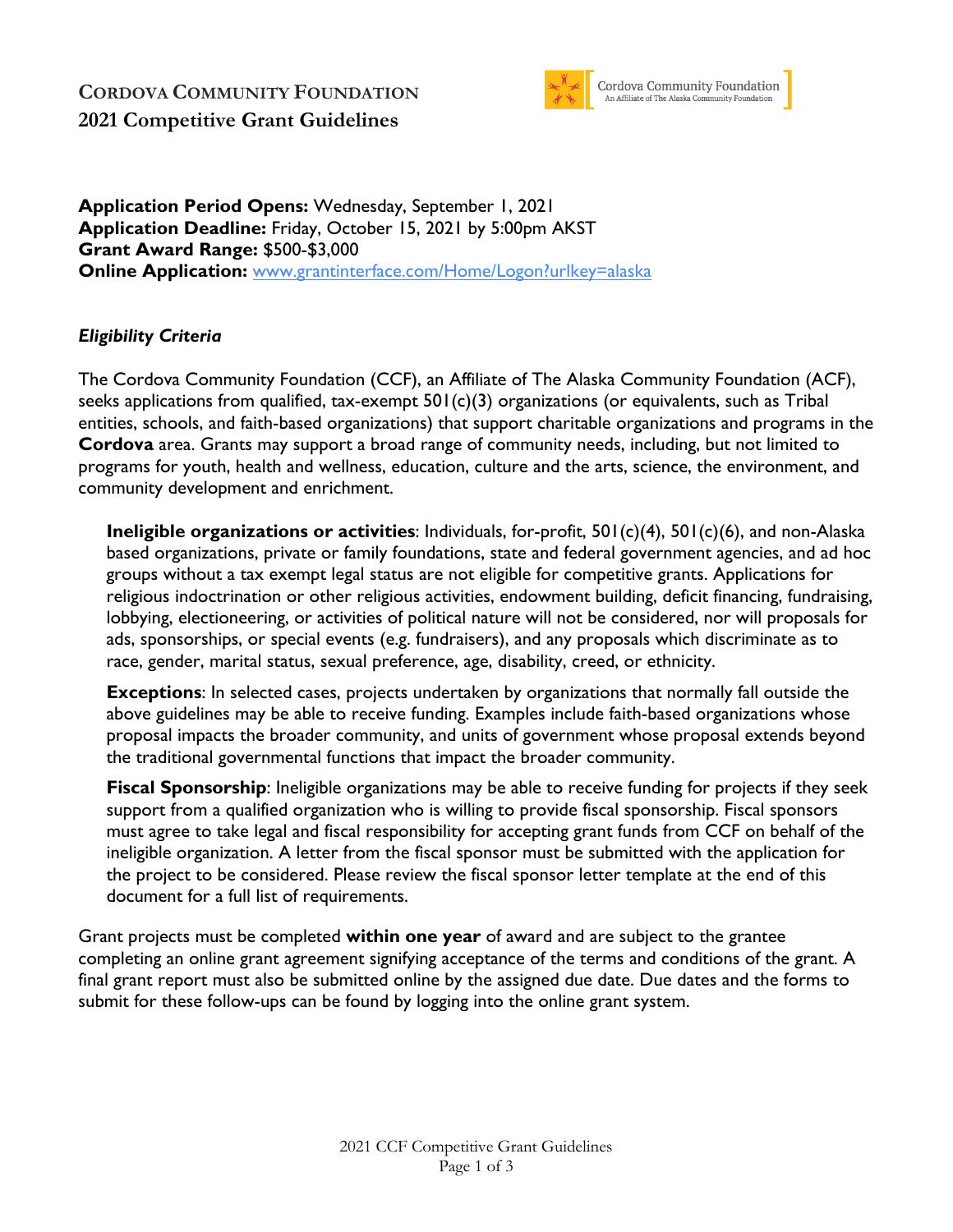# **CORDOVA COMMUNITY FOUNDATION 2021 Competitive Grant Guidelines**



### *Evaluation Criteria*

The CCF Grants Committee is composed of volunteer Advisory Board and other community members. The committee strives to facilitate a competitive process that is fair and transparent, and all eligible applications are reviewed and evaluated using a scoring matrix by each committee member.

Preference will be given to applications which have the potential to impact a broad range of Cordova area residents. Applications should detail measurable and achievable outcomes, and demonstrate other sources of support, collaboration, and/or cooperation.

Evaluation criteria include, but are not limited to the overall merit of the project, the ability of the organization to successfully complete the project, the clarity and measurability of the project's goal, the feasibility of the time frame given for completion of the project, and the number of people served.

#### *Application Requirements*

**Grant applications must be submitted online by 5:00pm AKST on Friday, October 15, 2021 using the link provided above and on the CCF website (www.cordovacf.org) when the application period opens on Wednesday, September 1, 2021.** 

Any overdue grant reports or other follow-ups for previous grant awards from ACF and its Affiliates must also be submitted using the online grant system (www.grantinterface.com/Home/Logon?urlkey=alaska) prior to the deadline for the current application to be considered. Due dates and the forms to submit for these follow-ups can be found by logging into the online grant system.

### *Questions?*

Please direct **general questions** to CCF's Program Manager, Gayle Groff, at: ggroff@alaskacf.org. Please direct **eligibility and technical questions** about the online grant system to ACF's Affiliate Program staff, at: affiliate@alaskacf.org or 907-334-6700.